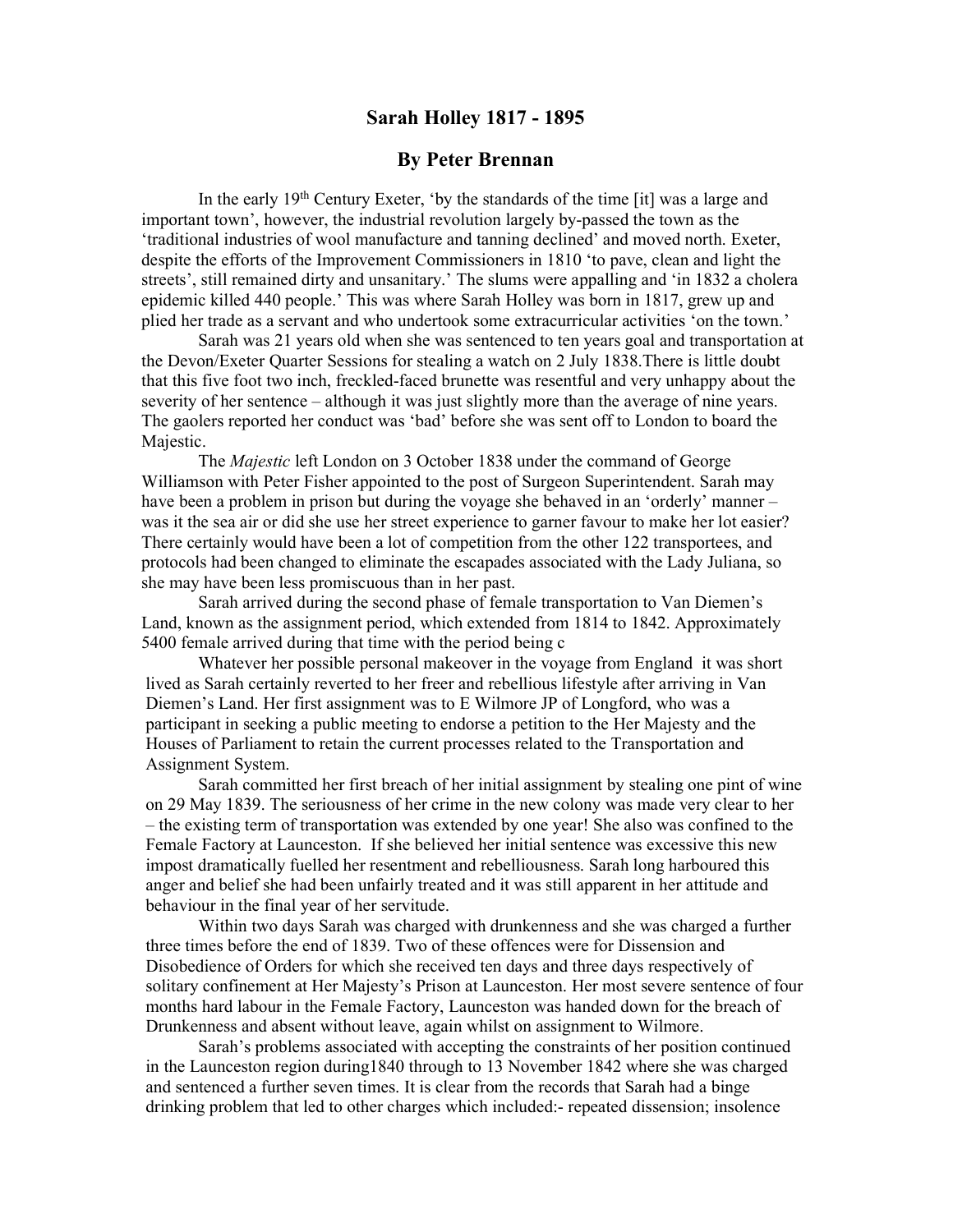and disobeying orders; out after hours; and absent without leave. It seemed to matter little to whom she was assigned, although Wilmore appears again in March 1841. Others to be plagued by this persistent reoffender were Stonehouse, Parker twice, and Major Gray twice in the middle of 1840 – the Major was a known hardman, who had participated in reprisal actions against local natives in 1829 1nd 1830. Her sentences covered the full gamut available and ranged from four hours in the stocks, to four, seven and ten days solitary confinement, through a short six weeks of hard labour, to one lot of three months and two sentences of six months.

 It would appear that the authorities and the good burghers of Launceston wanted no further truck with Sarah after she completed her last sentence handed down in November 1842 as she moved south. Sarah's association with the Female Factory, Hobart began with her deprivation of her conditional freedom by a sentence of six months hard labour for representing herself to be free in 18 January 1843.

 Sarah's predisposition to the excessive use of alcohol continued unabated and featured in six of the charges brought against her from 1843 to April 1849. In all she was charged and served time in the Cascade Female Factory on twelve separate occasions in that period, with sentences ranging from two to six months hard labour. Some new offences were added to her portfolio generated in Launceston and included; having the keys to the store improperly in her possession; using obscene language to her mistress and disobeying orders; in a public house after hours and assaulting a policeman; drunk and assaulting a constable in the execution of his duty; and finally a triple bunger of misconduct in being out after hours using indecent language and representing herself to be free.

 The contents of the bottle provided Sarah with only so much solace as it is recorded she turned to the arms of men for comfort from time to time. Sorry to say the seeds of this comfort brought her back to the Cascade Female Factory for her confinement and delivery of two daughters. The father(s) of these children, Sarah Jane born 30 June 1847 and Elizabeth Ann born 22 September 1849, remains unknown. Elizabeth Ann died 25 September 1849.

 Strange as it may seem Sarah, the notorious hell raiser from the time she landed on the shores of Van Diemen's Land in 1839 until to her last incarceration in April 1849, became more circumspect in her behaviour. Sarah's Certificate of Freedom was issued on 17 October 1849 and she struck up a relationship with Joseph Aldridge which was sustained until he died on 26 November 1880.

 Joseph Aldridge was born at Hungerford, Berkshire in 1823 and was tried at the Berks Quarter Sessions on 21 February 1843 for breaking into a warehouse and stealing a ton of cheese. Aldridge was sentenced to ten years and was transported on the *Henrietta* 7 July 1843 and arrived in Hobart on 19 November 1843. The only blemish on his convict record was a sentence of four days solitary confinement on 25 January 1847 for being absent from church without cause. This younger Berkshire man must have contributed greatly to Sarah's redemption.

 This pair would not have satisfied the conservative views of the religious colonialists as they co-habited before marriage and begat two daughters, Harriet Martha born 16 November 1850 and Sarah Anne born 24 January 1853. Sarah and Joseph married on 14 February 1853 and had another four children, two boys and two girls born between 1854 and 1865.

 It maybe counterintuitive that Joseph died at Hobart on 26 November 1880 long before Sarah who had experienced a self-inflicted debauched lifestyle in the years before his steadying influence came into play. On top of this she bore eight children and handled the normal exigencies of a pioneer in a new and developing colony. Her life came to rest at New Norfolk on 25 April 1895 and she was buried with her late partner in the Church of England section of the Cornelian Bay Cemetery.